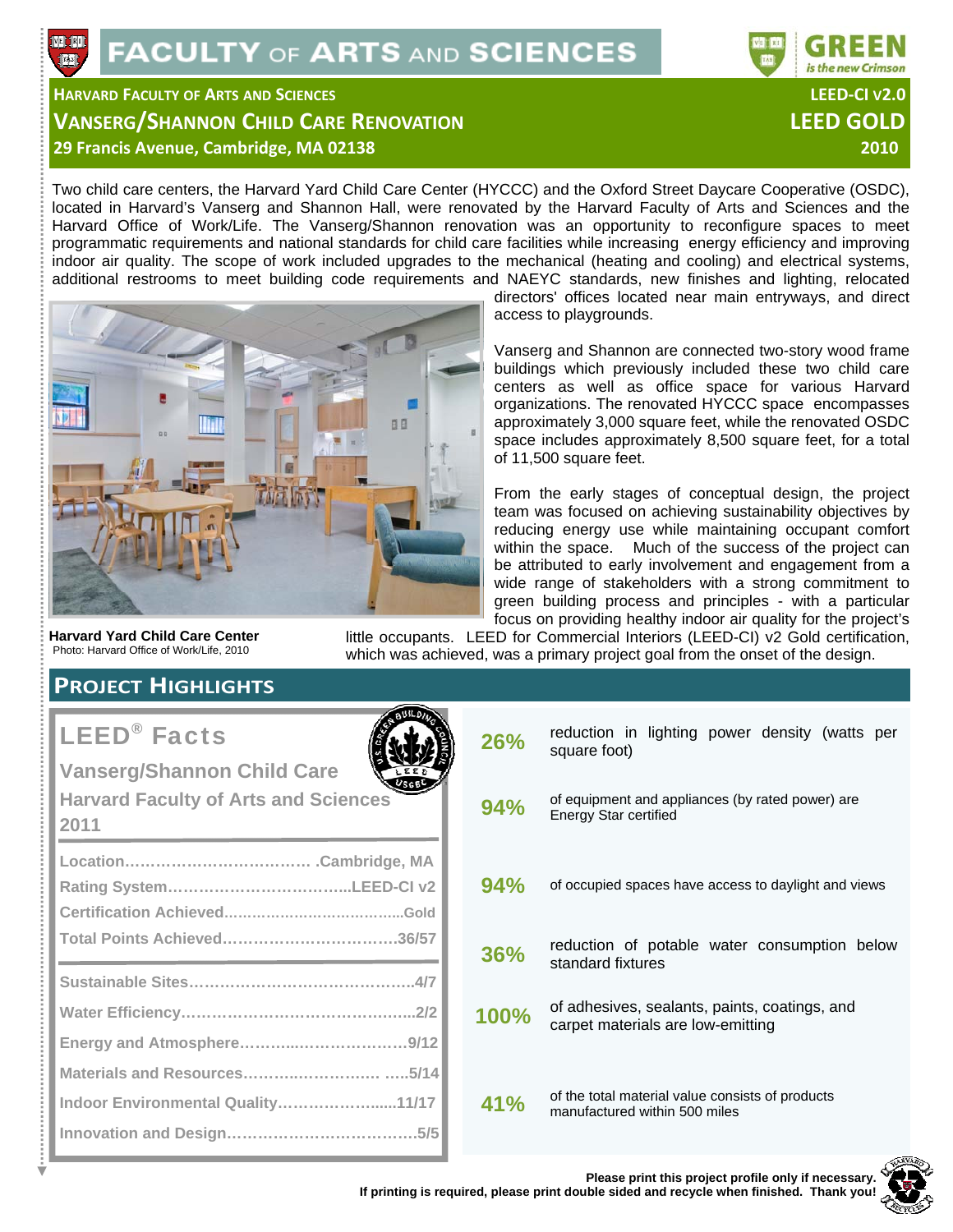## **PROJECT OVERVIEW**

### **VANSERG SHANNON FLOOR PLAN & LEED BOUNDARY**





| <b>PROJECT TEAM</b>                      |                                                                 |  |  |  |  |
|------------------------------------------|-----------------------------------------------------------------|--|--|--|--|
| Owner                                    | Harvard Faculty of Arts and Sciences,<br>Office of Work/Life    |  |  |  |  |
| Owner's Rep                              | Daedalus Projects, Inc.                                         |  |  |  |  |
| <b>Project</b><br><b>Manager</b>         | Harvard Faculty of Arts and Sciences                            |  |  |  |  |
| <b>Architect</b>                         | DW Arthur Associates Architects<br>Kennedy Violich Architecture |  |  |  |  |
| Contractor                               | <b>Wise Construction</b>                                        |  |  |  |  |
| <b>HVAC</b><br><b>Engineer</b>           | R.W. Sullivan Engineering                                       |  |  |  |  |
| <b>Commissioning</b><br><b>Authority</b> | <b>Harvard Green Building Services</b>                          |  |  |  |  |
| <b>Sustainability</b><br>Consultant      | Harvard University Green Building Services                      |  |  |  |  |

**Harvard Yard Child Care Center**  Photo: Harvard Office of Work/Life, 2010





Ý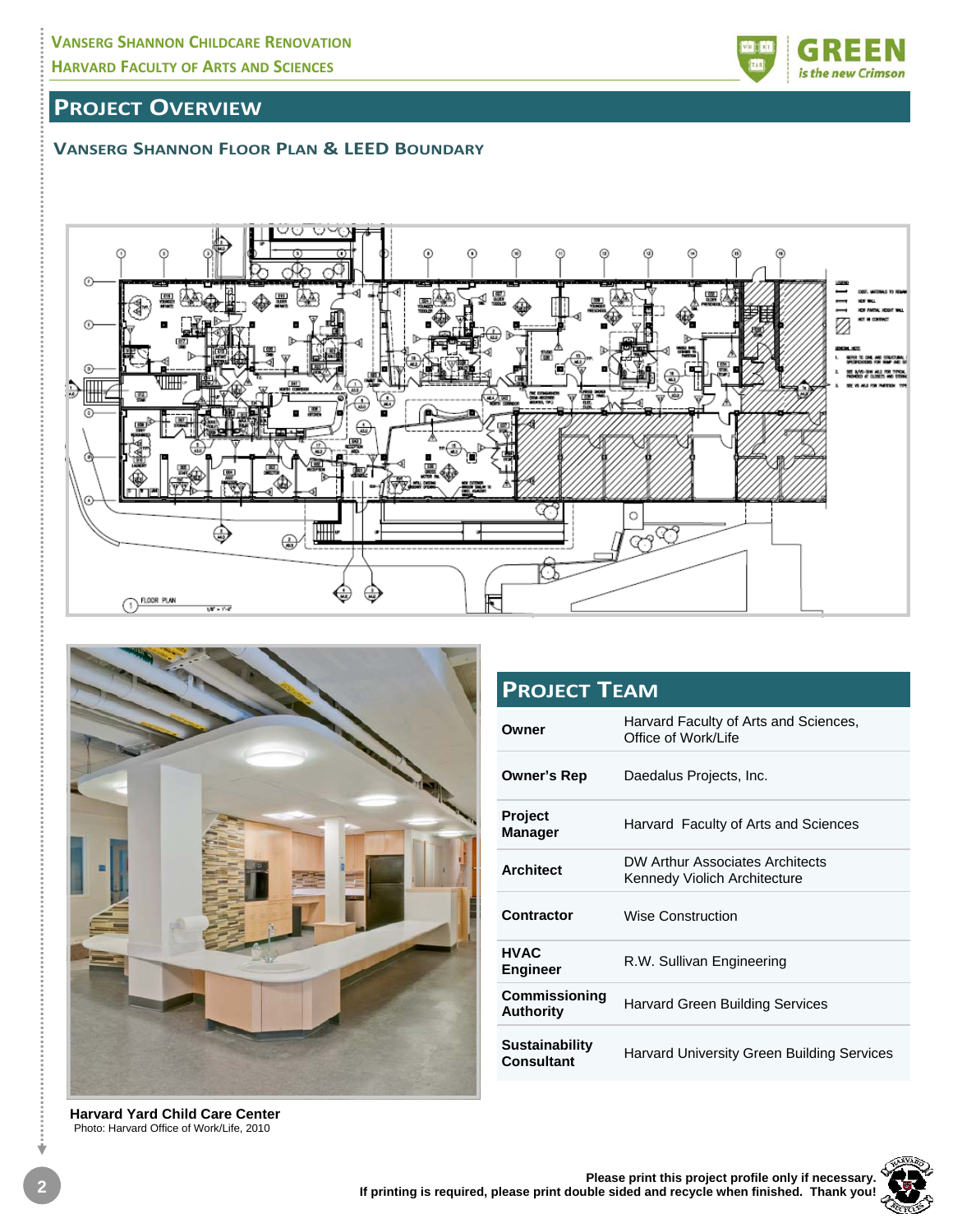

## **SITE**



**Shannon Hall—Harvard University, Cambridge, MA Image from map.harvard.edu**



- > To encourage alternatives to driving, all occupants of the Vanserg/ Shannon Hall have access to Harvard's comprehensive *CommuterChoice Program*, which provides incentives and discounts for all modes of alternative transportation as well as carpooling and fuel efficient vehicles.
- > The building is located within walking distance to the Harvard Square MBTA stop, several bus lines, and the Harvard University Shuttle.
- > Bicycle Racks are provided on the east and north sides of Vanserg and Shannon Hall, encouraging bicycle transportation.
- > The building is located in a dense urban area, which allows occupants to walk and easily access amenities such as restaurants, banks, churches, and retail stores.



**Bike racks at Vanserg/Shannon Hall**  Photo: Harvard Green Building Services, 2010

## **WATER EFFICIENCY**

Water-efficient and low-flow fixtures were installed in the Vanserg/Shannon renovation in order to achieve an anticipated **36%** reduction of potable water consumption below standard fixtures.

| Differences in the flush & flow Rates for EPAct 1992 Standard Fixtures and<br>the fixtures installed for the Vanserg/Shannon project |                               |                                                             |  |  |  |  |
|--------------------------------------------------------------------------------------------------------------------------------------|-------------------------------|-------------------------------------------------------------|--|--|--|--|
| <b>Fixture Type</b>                                                                                                                  | <b>Flush &amp; Flow Rates</b> | <b>EPAct 1992 Standard</b><br><b>Flush &amp; Flow Rates</b> |  |  |  |  |
| Water Closet [GPF]                                                                                                                   | 0.8                           | 1.6                                                         |  |  |  |  |
| Urinal [GPF]                                                                                                                         | 0                             | 1.0                                                         |  |  |  |  |
| Bathroom Sink [GPM]                                                                                                                  | 1.8                           | 2.5                                                         |  |  |  |  |
| Shower [GPM]                                                                                                                         | 1.8                           | 2.5                                                         |  |  |  |  |
| Kitchen Sink                                                                                                                         | 0.5                           | 2.5                                                         |  |  |  |  |
| GPF - Gallons Per Flush<br><b>GPM - Gallons Per Minute</b>                                                                           |                               |                                                             |  |  |  |  |



**Sloan Uppercut®**  Dual-flush flushometer

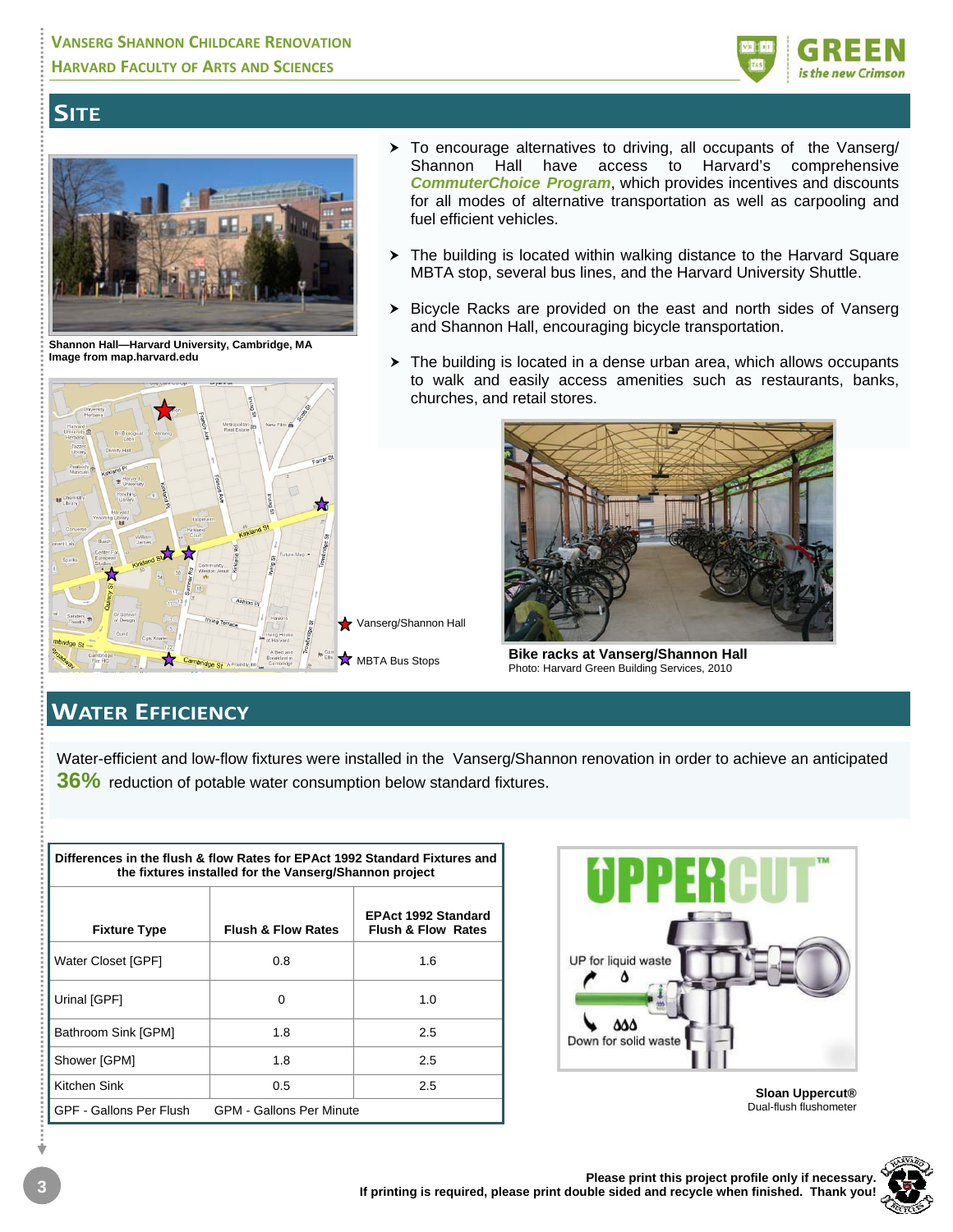

Harvard Faculty of Arts and Sciences has committed, along with Harvard University as a whole, to reduce greenhouse gas emissions 30% below 2006 levels by 2016, inclusive of growth. Energy efficiency was a primary goal of this renovation project.

#### **MECHANICAL SYSTEMS**

New HVAC systems will be installed to improve comfort and provide healthy indoor air to the occupants. As a result of a project sustainability charrette held in June 2009, a number of basic HVAC requirements were identified.

**OCCUPANCY-BASED VENTILATION: Occupancy sensors installed** in each room reduce exhaust and makeup air rates when a room is unoccupied for a minimum or 60 minutes.

**COMMISSIONING:** The mechanical and electrical systems were fully commissioned by a third-party Commissioning Authority, which ensured that all energy-related systems were installed as designed, and operating efficiently prior to occupancy.

**DEMAND CONTROL VENTILATION:** Sensors located in the project take real time, continuous carbon dioxide measurements throughout the day and adjusts ventilation rates depending on the readings. This ensures that the HVAC only provides the actual of ventilation necessary based on occupancy level.



**Wall-mounted room controls** 

#### **ELECTRICAL SYSTEMS**

New lighting was installed to reduce electricity use in the space. New energy efficient fixtures were selected for each area considering ceiling height, lighting levels, use and maintenance.

**OCCUPANCY SENSORS:** All rooms within the project scope have occupancy sensors that turn the lights in a space off when sensors have not been activated by motion for set periods of time. These occupancy controls sensors also control the ventilation setbacks.

**LIGHT FIXTURES:** Energy-efficient LED and fluorescent lighting fixtures and lamps were carefully chosen and placed to reduce electricity consumption, resulting in a 26% reduction in lighting power density (watts per square foot).

**RENEWABLE ENERGY:** Renewable Energy Certificates (RECs) were purchased from 3Degrees (wind power), equivalent to 100% of the anticipated electricity use over 2 years, equal to 366,000kWhs.

**LIGHTING CONTROLS:** The lighting design consists of lighting controlled by multiple switches/zones. This design allows occupants to adjust the lighting to suit their individual preferences, which not only increases productivity and comfort, but also decreases energy use. Additionally, daylight sensors are installed in perimeter spaces to reduce overhead lighting when sufficient daylight is present.



**4 Please print this project profile only if necessary. If printing is required, please print double sided and recycle when finished. Thank you! Harvard Yard Child Care Center** Photo: Harvard Yard Child Care Center, 2010

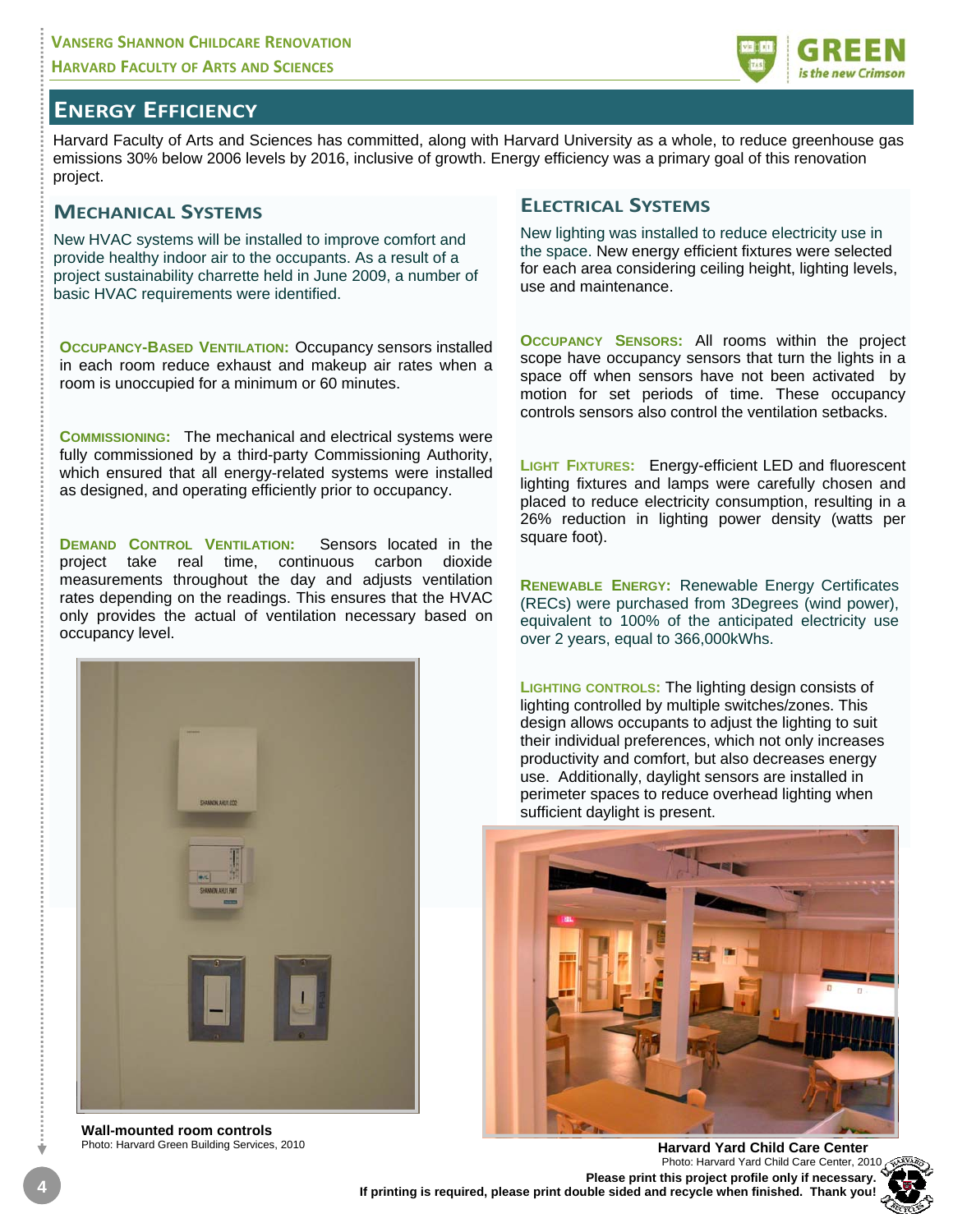## **VANSERG SHANNON CHILDCARE RENOVATION HARVARD FACULTY OF ARTS AND SCIENCES**

### **INDOOR ENVIRONMENTAL QUALITY**

Harvard is committed to providing a healthy indoor environment for all occupants. The project team was careful to maintain healthy indoor air quality during construction and to also ensure the space is designed to promote healthy indoor air quality during occupancy.

**INDOOR AIR QUALITY DURING CONSTRUCTION: During the renovation, the construction team** implemented an Indoor Air Quality Management plan to ensure the health of the workers and the eventual inhabitants. Some of the aspects of the plan included walk-off mats to reduce the amount of debris tracked into the project, masking all return grills and ventilation with polyethylene sheets, green sweep practices, and storing all materials in cool, dry areas to prevent mold.

Only materials with **LOW OR NO VOC CONTENT** were used in the Shannon/Vanserg renovation project. Volatile Organic Compounds (VOCs) are chemical compounds and known carcinogens found in many construction materials that are considered detrimental to indoor air quality. Reducing the use of VOCs whenever possible improves indoor air quality and consequently occupant health and productivity.

- **COMPOSITE WOOD AND LAMINATE ADHESIVES** used in the renovation do not have any added urea formaldehyde
- **CARPET SYSTEM** is Green Label Plus certified (Shaw Brilliance Tile)
- **ADHESIVES AND SEALANTS | PAINTS AND COATINGS** examples of low VOC products used:

| Product<br>Category                       | <b>Product &amp; Manufacturer</b>          | <b>VOC</b><br>Content (g/l) | <b>VOC</b><br>Limit $(g/l)$ | <b>Standard</b> |
|-------------------------------------------|--------------------------------------------|-----------------------------|-----------------------------|-----------------|
| Paints &<br><b>Coatings</b>               | $\triangleright$ Fresh Start Primer        | 50                          | 100                         | <b>SCAOMD</b>   |
|                                           | Natura Primer 511<br>$\blacktriangleright$ | $\Omega$                    | 50                          | <b>SCAQMD</b>   |
|                                           | Aqualante Lacquer                          | 33                          | 275                         | <b>SCAQMD</b>   |
| <b>Adhesives &amp;</b><br><b>Sealants</b> | $\triangleright$ Econe Egrip III Adhesive  | 0                           | 60                          | <b>SCAOMD</b>   |
|                                           | Johnsonite Linoleum Adhesive<br>▸          | 20                          | 50                          | <b>SCAQMD</b>   |



**Construction in progress**  Photo: Harvard Green Building Services, 2010





**Construction IAQ Measures Implemented During Construction**

**HVAC Protection**  Covering new HVAC ductwork



**Housekeeping**  Walk-off mats



**GREEN HOUSEKEEPING:** FAS participates in Harvard's Facilities and Maintenance Operations (FMO) Green Cleaning Program, which uses 100% recycled paper products and Green Seal certified cleaning solutions, among other green housekeeping practices.

**DAYLIGHT AND VEIWS** The project's architecture and fenestration provides a connection between indoor and outdoor environment by introducing daylight and views to the space - **94%** of the space has access to daylight and views.

**SMOKING POLICY:** In addition to prohibiting smoking in all facilities, FAS does not allow smoking within 25 feet of buildings with LEED certified spaces.